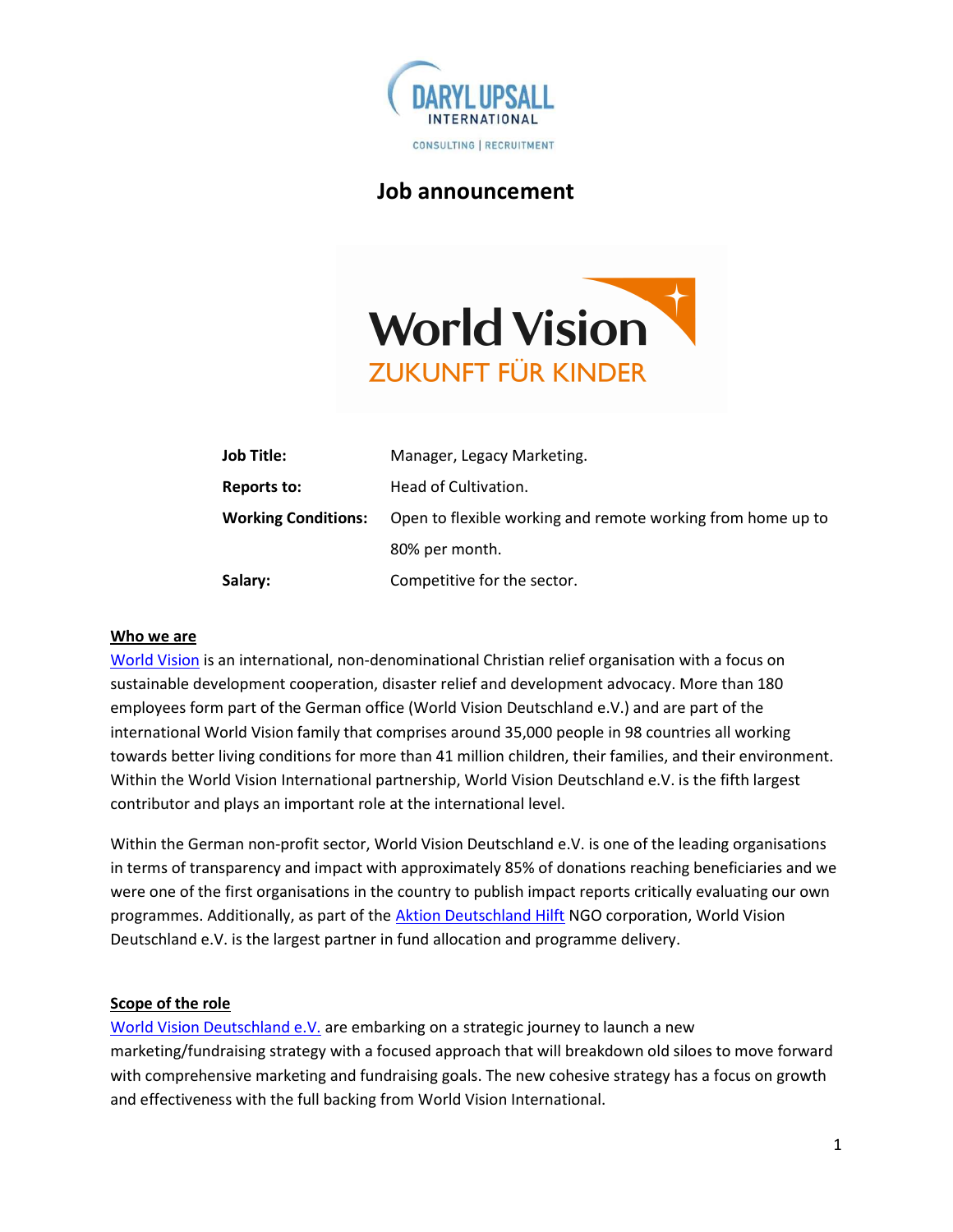

The new strategy will consolidate the fundraising team across functional areas to develop best practice supporter journeys across the donor spectrum from upgrades, middle donors through to major donors and legacies.

As part of this re-structure legacy fundraising is a top priority and World Vision are seeking a Manager, Legacy Marketing to lead on the development and implementation of legacy and bequest fundraising strategies with a focus on the existing database of sponsors and donors. The database has close to 100,000 active contacts that have not yet been invited to learn more about World Vision´s legacy product and this is an opportunity to spearhead growth in this new channel for World Vision.

The successful candidate will be responsible for devising a communication strategy for new potential legacy sponsors and donors and will oversee cultivation support for existing bequests. The post holder will own responsibility for the entire "Customer Journey" – from initial contact, regular personal exchange/meetings, identification, and implementation of possible expansion of support.

The Manager, Legacy Marketing will lead on the development of new and innovative marketing measures and planning and implementation with the aim to increase will commitments/income or qualifying potential contacts in the database.

## Responsibilities

- Development and subsequent implementation of fundraising strategies and concepts in the area of inheritances and bequests with the goal of acquiring new inheritances and bequests, including the development of donor journeys and subsequent evaluation.
- Support and individual relationship management with donors of wills (or their families or executors), personal contact, by phone.
- Database research based on fixed criteria with the aim of acquiring new will donors from the existing pool of sponsors and donors.
- Management of all operational measures in the context of will and estate donations (conducting informational interviews with potential estate donors, correspondence with attorneys & notaries, processing of estate donations, communication with the donor's relatives, if necessary, independent implementation of inheritance law events), including close coordination with the finance department.
- Establishment and continuous development of all processes and structures required in the area of legacy marketing.
- Establishment of regular reporting as well as continuous analyses for the optimization of legacy marketing.

## Profile

The ideal candidate will be an experienced legacy specialist that is excited about the opportunity to develop and grow a legacy programme from scratch. You will be enthusiastic and tenacious and